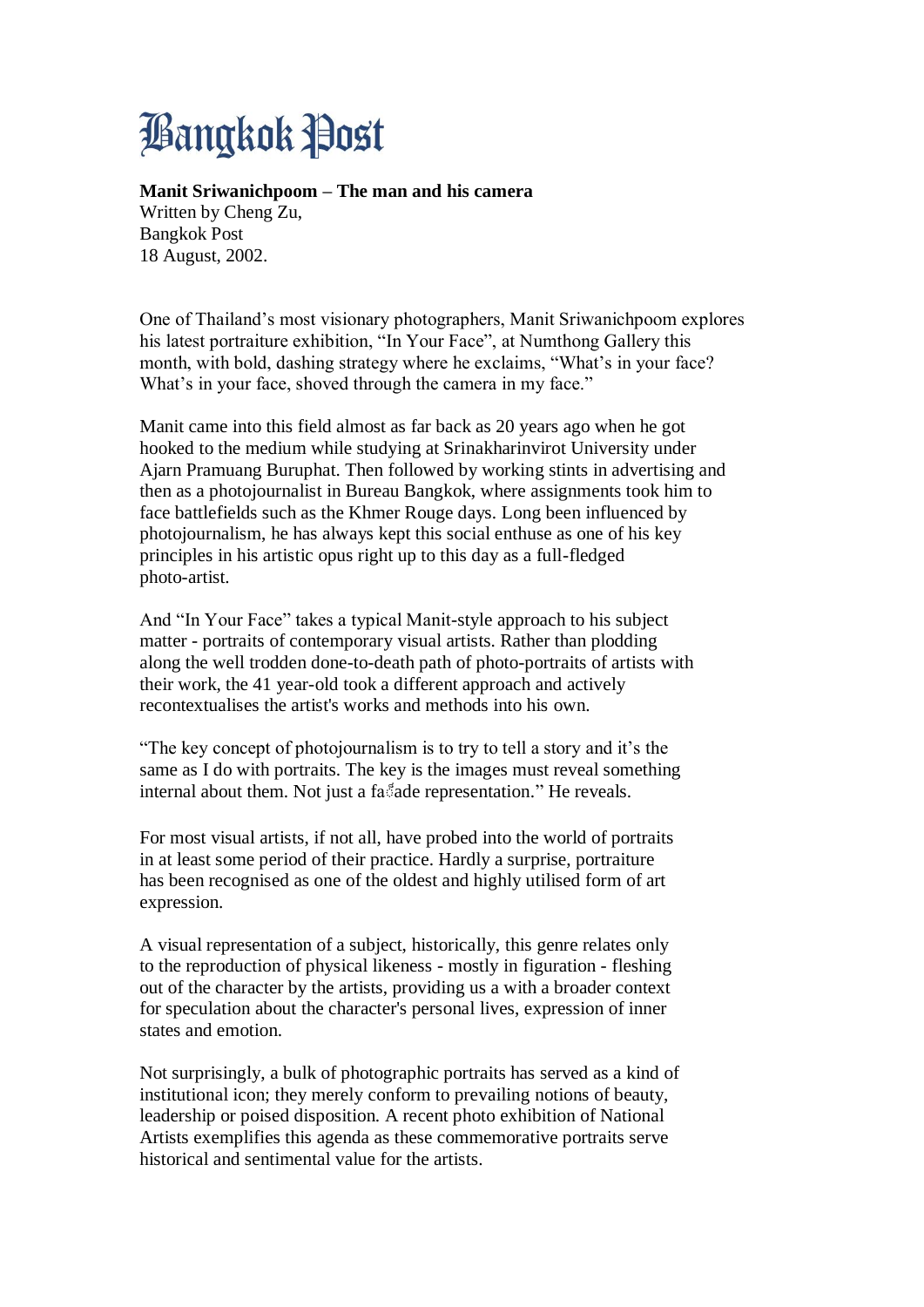However, the genre has since expanded, probing even further into a multifaceted engagement with notions of selfhood, human subject and its representation and raising of social and cultural issues.

Referring to an earlier exhibition of the same genre way back in 1992 at Alliance Francaise, "I don't want to use the same format of elements I explored before," Manit explains. Simply titled "Artists in Black and White", he shot almost as much as 30 laureates working in the fields of Arts with a capital A." I shot those artists in a studio, either against or merging as part of their artwork, posing in different angles of juxtaposition."

This present exhibition, however, holds no similarities. With more than 10 years separating the previous one and this show which he prepares since last December, Manit thinks, " Why don't I just use artist's body to tell a story? Push their bodily gesture more than ever. Not just only face but their whole entity to reflect their personality, their work."

In such instances, it proves a difficult but challenging process for Manit is not just functioning as a shooting lensman but has to submerge himself also internally as a collaborative partner-in-crime.

All Black and White shots on special warm tone paper, these poses reflect upon the individuals' artistic styles mostly in reference to their artworks.

"It's very difficult." Manit explains further, "everyone have their own ideal image of themselves and so, is self-conscious about it. Some of these artists cannot really accept this form of self-representation I am trying to push. That is one of the problems but I want to break this barrier with them"

Not one to shy away from controversies and taboos, Manit encourages the artists to break away from self-ego and play with their inner psyche to the extreme. Some then pose naked; some did a 'performance' in front of the camera while others, presenting ways that would be inconceivable even to themselves.

Breaking barriers is an impetus synonymous to the artist's artistic career, which has been finally paid off as he became the only South East Asia's entry in Phaidon Press's latest publication, Blink – which showcases 100 of the world's most exciting, rising stars in contemporary photography, selected by 10 international curators.

>From forthright provocative to ironical disposition, Manit certainly got a flair for sharp observations and expos็ s of the foibles of Thai society. The personality and energy of his oeuvre can be located in the tension between subjective values, social concerns and personal experience.

The work that first propelled him to international fame was "The Bloodless War"  $\&\#64979$ : a black-and-white series based on well-known shots taken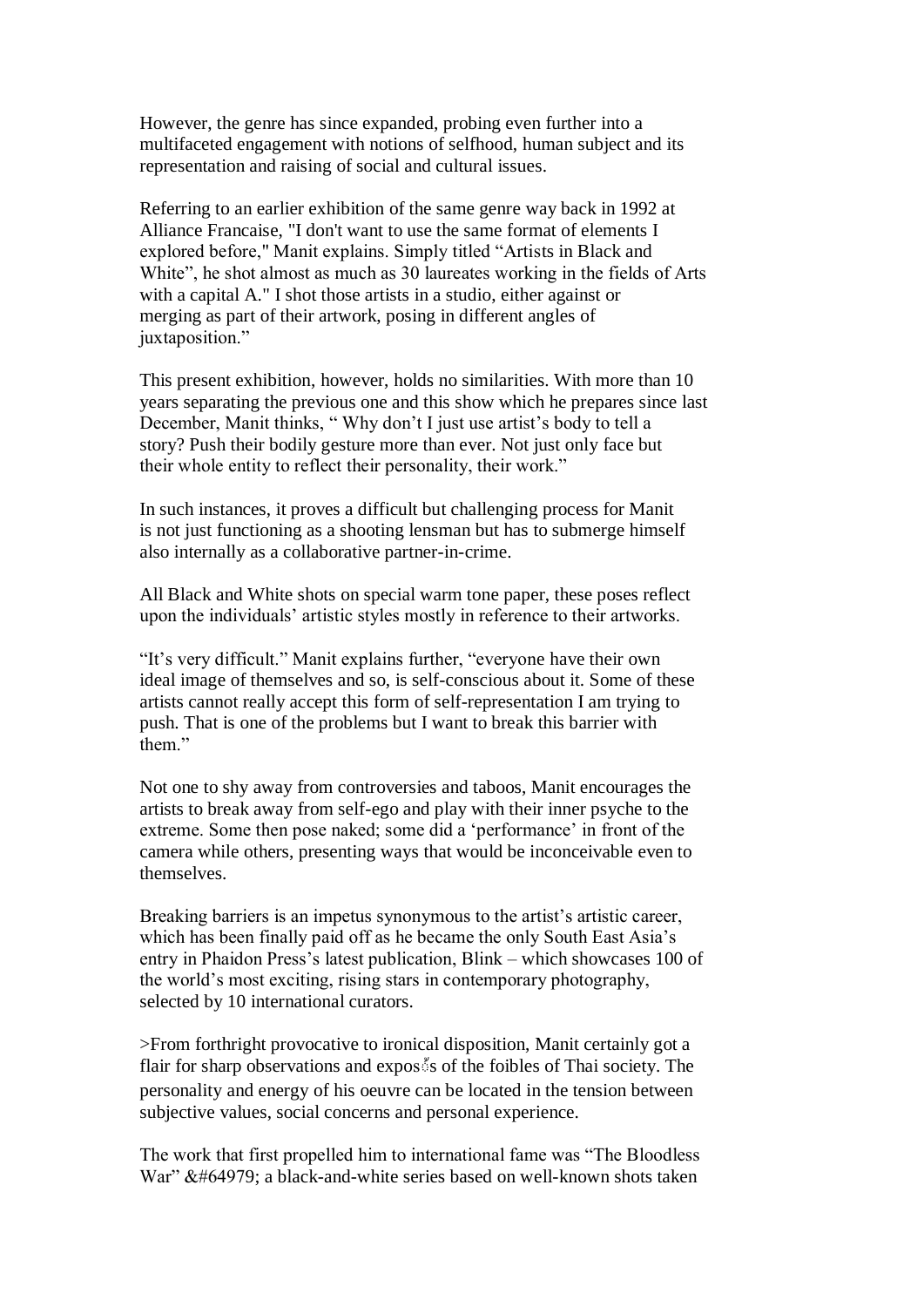during the Japanese Invasion of China and the Vietnam War. Manit used these as a mirror image of to the then-economic crisis. The relentless poses and movements in the photographs portrayed the sense of incarcerated helplessness and resignation felt by Thai people at the time.

However, it is his creation, Pink Man that he is most commonly associated with. Already immortalised in four different series, his iconic subject – modelled by artist/poet friend Sompong Thawee - is all tailored up in a signature pink suit.

"Pink man is my upset and alienated feeling towards the concept of consumerism which has been accepted simply and without consideration by Thai society," he says. "In addition, I intentionally use the colour Pink to subvert the aesthetics of local art."

As an ardent social activist, Manit has organised several public art projects and demonstrations. Anyone who's been here long enough, will remember the saga that shrouded the making of the film, The Beach. Manit did much to fight the environmental destruction wreaked by Leonardo di Caprio's cinematic calamity. He was also instrumental in the fight against the Bangkok Metropolitan Administration's conversion of the proposed Bangkok Contemporary Art Museum into a car-park-cum-shopping mall.

Back to "In Your Face", Manit has chosen some of the most up-front individuals working right now. You are talking about the notorious Vasan Sitthiket, famed for his social and political spews; Pinaree Sanpitak, whose profound is synonymous to her paintings of breasts and vessels; a motley crew of performances artists namely the Plienbangchang brothers, Chumpon Apisuk and Sompong Tawee, Pink Man himself.

The younger generation are also included in the presence of Thaweesak Srithongdee, fashion designer cum artist Montri Toemsombat and Peeraphong Limtharong.

The results are a multifarious mix of personal manifestation through a variety of poses ranging from loud characteristic to awestruck mimicry. Even pensive representations have been produced.

The notion of selfhood is widely explored as a strategy to evoke inner perspective as the artists relate to the external reality of the ever-changing socio-political and cultural realms of the region.

Take Nitaya Ue-areeworakul, for example. Known for her abstract figurative paintings of women bodies, Manit goes straight to the core of her oeuvre. "She deals a lot about women issues through her paintings and we discuss about body in her concept." As being naked is in this society is still a hypocritical taboo, especially considering a 'good' girl is supposed to uphold, Manit probes, "I said to her why don't you reclaim your own body like your paintings. Your body is your own decision. What I trying to do is put yourself and your work together so then my camera input completes the